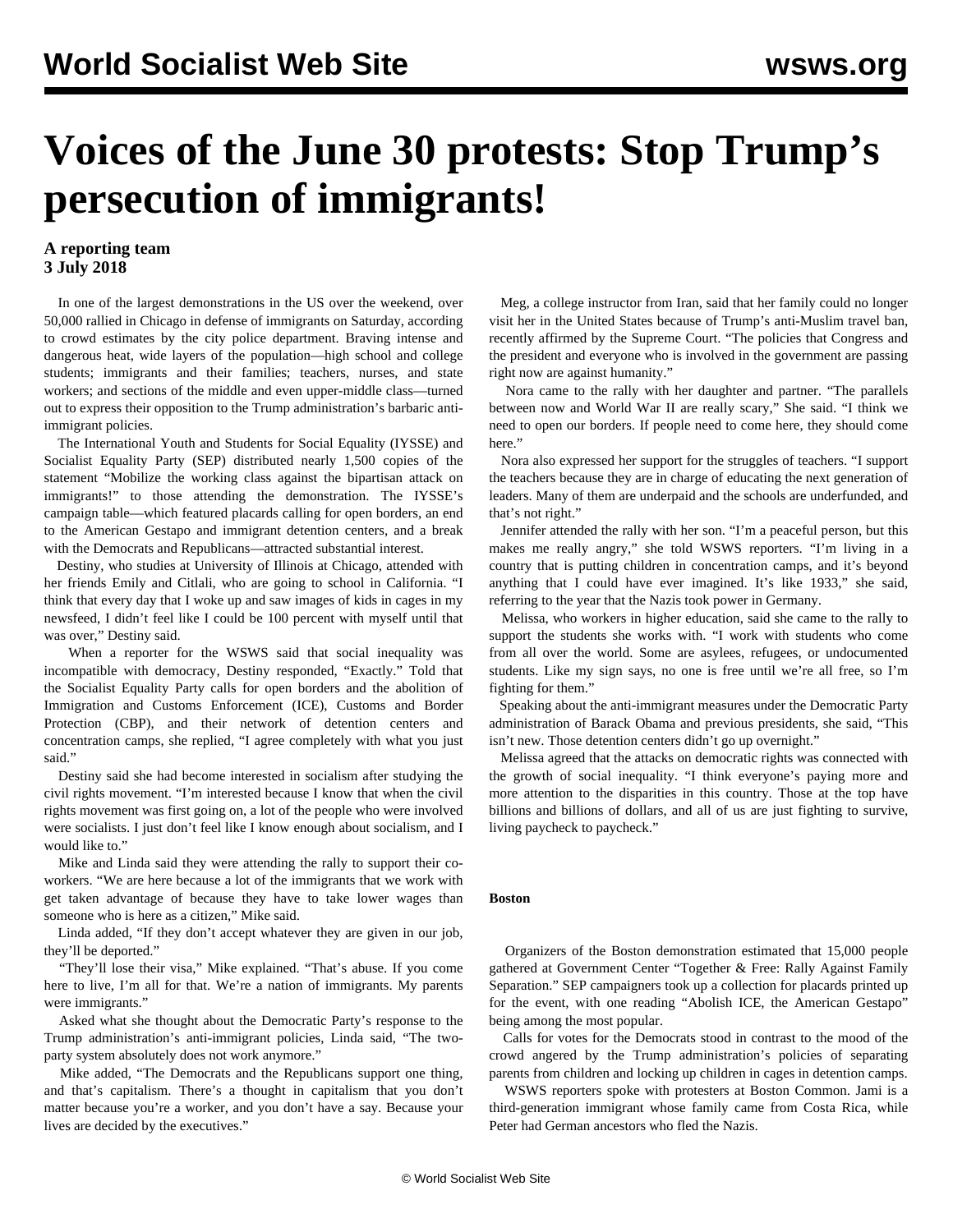Jami said, "The people that are getting locked up with their families getting taken away, they're just seeking asylum. They're just looking to get away from a lot of gang violence in Central America. I understand why the families have to come here, so and that's why I'm here."

 Comparing Trump's policies to those of the Nazis, Peter said, "We see where this is going, and it needs to stop. People do not need to be put in cages … your tax dollars are going towards this. Whether we want to or not, we're paying for it."

 Mink, a librarian, and Andy also spoke to the WSWS. When asked whether they think that the problem started with Trump, Andy responded: "Trump is a symptom of the problem, not the source of the problem."

 On fighting Trump's immigration policies, Mink said: "There's a lot to do right now in terms of public defense … Boston is in the 100-mile border zone." She said it was important to be "ready to help support people who may be getting detained by immigration in my everyday life and making sure people know what their rights are as immigrants and how to protect people around them in their daily life."

#### **Pittsburgh**

 Between 1,500 and 2,000 people protested Trump's immigration policies at a rally in downtown Pittsburgh on June 30. The crowd included of workers, students, youth, professionals, and families with young children. In stark contrast to the pro-Democratic Party politics of the organizers, rally participants expressed opposition not only to family separation, but to the entire inhumane US immigration system, perpetuated by Republicans and Democrats alike.

 Dave, who works with adults with special needs, spoke out against the Trump administration's immigration policies. "I am very opposed to not only separating families, because that's immoral, but the idea of borders, because that's just a construct. Why do we have that in the first place? Why is this person illegal because they're crossing this specific set of land. This whole idea that immigration is bad. If for sake of argument you say that immigration is bad, America created that problem by overthrowing democratically elected socialists in Central and South America. American death squads have always been on the wrong sides, supporting the capitalists and more fascist regimes, causing more chaos. It is a problem we created, but it's also not really a problem to begin with.

 Dave noted that, "Obama is not innocent of anything. Obama still supported the same imperialistic policies that the past president had. He just made it all go down smooth."

 Alex Osgood, a restaurant manager, spoke in support of immigrants. "For me, it's all connected. Gaza, the Rio Grande, borders, walls. People move. That's historically what people have done, and we've set artificial boundaries that deny people their right to free movement across the world. This is just an extension of a fascist regime that puts children in jail, that puts mothers and fathers in jail. It's the American Gestapo and we have to stop it, so that's why I'm here."

 "The Obama administration was a wolf in sheep's clothing. Our current immigration policies can be traced directly back to what was started under the Obama administration. They didn't call him the 'Deporter in Chief' for nothing. American imperialism has never ended and won't end until we destroy capitalism. It's all linked together."

 Asked her reasons for attending the protest, Billie, a 15-year-old high school student, explained, "Obviously, the immigrant families and the separations of the kids and the parents. Also, I recently learned that toddlers are defending themselves in court, and that was absolutely insane to me. That's why I'm here.

"First and foremost, I think they need to reunite the kids with their

parents. That's the most important thing to me right now. I think once that happens, we should go from there, but separating families is definitely not the answer."

 Billie spoke out on the police killing of East Pittsburgh teenager Antwon Rose. "That is, again, a very scary situation. I knew a lot of kids who went to school with him. They said he was one of the nicest kids they had ever met. He was going very far, compared to some of the kids who were at the school with him. He actually had goals that he wanted to achieve. That was really important to him. He was a very nice kid."

#### **Birmingham, Alabama**

 Workers and young people who attended the protest in Alabama's largest city drew an unprompted parallel between their own precarious social conditions and the internment of immigrants.

 Rosy and Governor are a married couple, each born in Alabama's black belt. Rosy said she was moved to come to the rally because it resonated with the stories of slavery passed down in her family, and her belief that if anyone could be imprisoned and have their children removed because of unjust government, That everyone is in danger of losing their liberties.

 Governor spoke about how Marengo County, where he grew up, remains impoverished, and stated that the same politicians who refuse to address poverty in his home region that has existed "as long as anybody can remember." He stated that he is on disability, since a heart condition forced him to stop working in a plywood factory in Thomasville, Alabama seven years ago. He said that the Trump administration is attacking everyone who is vulnerable, whether they are immigrants or poor people depending upon a disability check to survive.

 Courtney came to the rally late at the urging of a friend who told her about children being separated from their families. She said she came because she found it "disturbing" and "heartbreaking" for any child to be torn from its parents, especially when the families were coming to the US to flee violence or poverty. Her companion, Abraham, agreed with her. They both expressed disappointment that Obama not only failed to abolish ICE, but that he actually deported so many immigrants.

#### **Albuquerque, New Mexico**

 Thousands of people attended an anti-Trump rally in downtown Albuquerque's Civic Center. None of the speakers made any reference to the 2.7 million deportations carried out by the Obama administration—indeed, the Democratic former president's name was not mentioned—while they urged the assembled protesters to register to vote in order to "take back Congress."

 A *World Socialist Web Site* reporter spoke with Bianca and Giselle, daughters of a native-born mother and immigrant father who has a green card and is attempting to gain citizenship. Bianca said, "Our parents helped us to become better people. Without them, I wouldn't be here. My mom does a lot for our community, and because of them we try to be better people." Giselle denounced attempts to demonize immigrants as drug dealers and gang members.

 The reporter asked Giselle about what she believes should be done. "I just think that they shouldn't be separating families. My dad actually crossed the border to be here and met my mom and my mom got his green card and my mom and dad both had to work their butts off to be where they are now and just to have my parents be separated, that would ruin